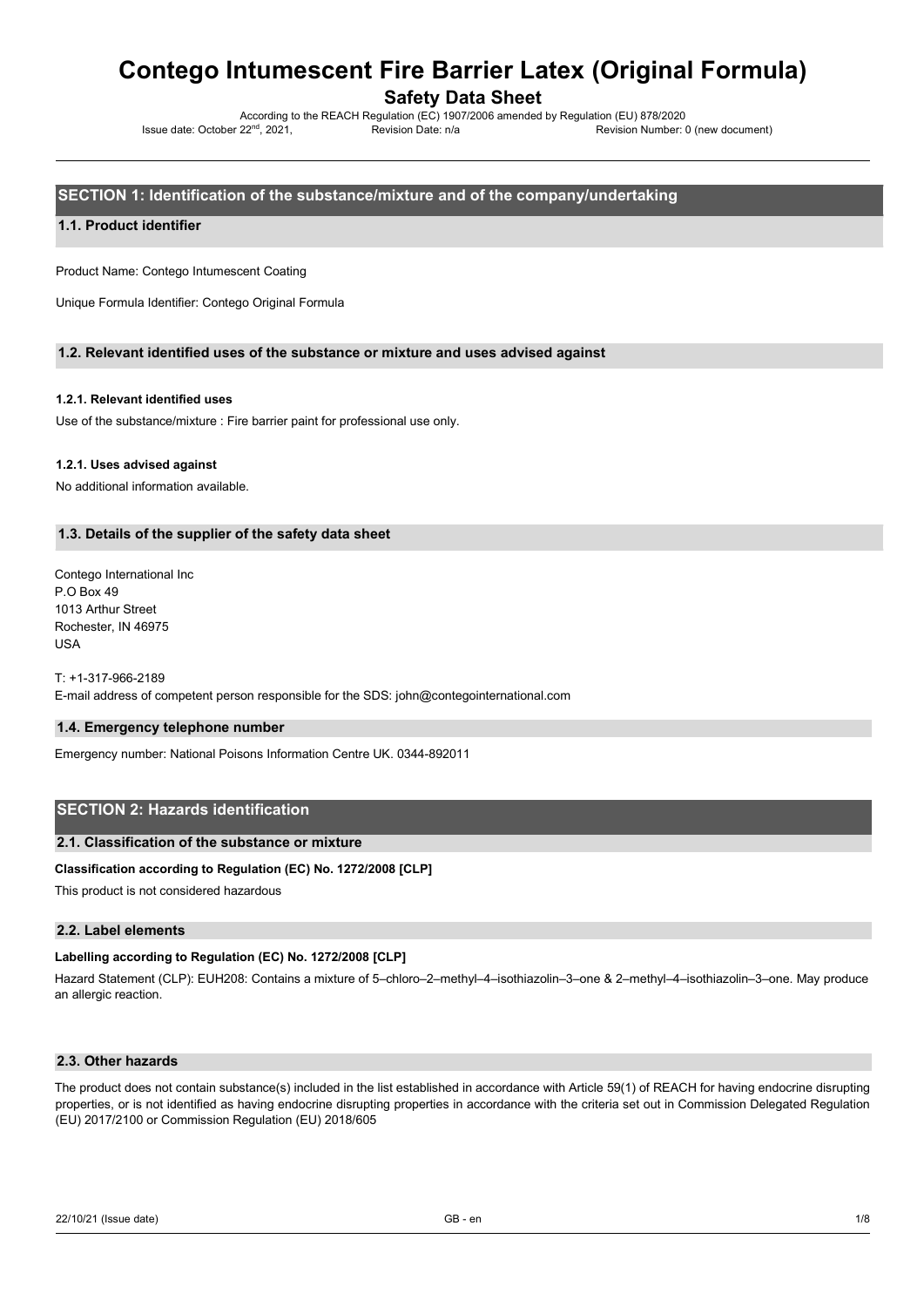Safety Data Sheet

According to the REACH Regulation (EC) 1907/2006 amended by Regulation (EU) 878/2020

# SECTION 3: Composition/information on ingredients

## 3.1. Substances

#### Not applicable

### 3.2. Mixtures

| <b>Name</b>                            | <b>Product identifier</b> | $\%$ | <b>Classification according to</b><br><b>Regulation (EC) No. 1272/2008</b><br>[CLP]             |  |
|----------------------------------------|---------------------------|------|-------------------------------------------------------------------------------------------------|--|
| 5-chloro-2-methyl-4-isothiazolin-3-one | CAS-No: 26172-55-4        | 0.07 | This product does not require classification and<br>labelling as hazardous according to CLP/GHS |  |
| 2-methyl-4-isothiazolin-3-one          | CAS-No: 2682-20-4         | 0.03 |                                                                                                 |  |

# SECTION 4: First aid measures

## 4.1. Description of first aid measures

First-aid measures general: In all cases of doubt or when symptoms persist, seek medical attention. Never give anything by mouth or to an unconscious

First-aid measures after inhalation: Remove to fresh air and keep person warm and at rest positioned to allow for comfortable breathing.

First-aid measures after skin contact: Remove contaminated clothing and wash before reuse. Wash skin thoroughly with soap and water. If skin irritation occurs, obtain medical advice.

First-aid measures after eye contact: Contact lenses should be removed. For at least 10 minutes, and holding the eyelids apart, irrigate the eye with copious amounts of clean, cold fresh water. If eye irritation or redness occurs, obtain medical advice.

First-aid measures after ingestion: If accidentally swallowed, rinse mouth with clean cold water. Drink plenty of clean cold water. Do not induce vomiting. Never give anything by mouth to an unconscious patient.

In all cases of inhalation, skin contact, eye contact or ingestion, medical advice is suggested.

Protection of first aiders: Ensure that first aiders are aware of the contents of this MSDS and that precautions are taken to protect themselves.

### 4.2. Most important symptoms both acute and delayed

Skin: No symptoms anticipated.

Eye: There may be irritation and redness.

Ingestion: No symptoms anticipated. If there is any persistent discomfort, seek medical advice.

Inhalation: No symptoms.

#### 4.3. Indication of any immediate medical attention and special treatment needed

None required. If any adverse reaction or discomfort continues from any of the above exposures, seek professional medical advice immediately.

## SECTION 5: Firefighting measures

## 5.1. Extinguishing media

Suitable extinguishing media: The liquid product is non-flammable. Unsuitable extinguishing media: None

Use extinguishing media that are appropriate to local circumstances and environment.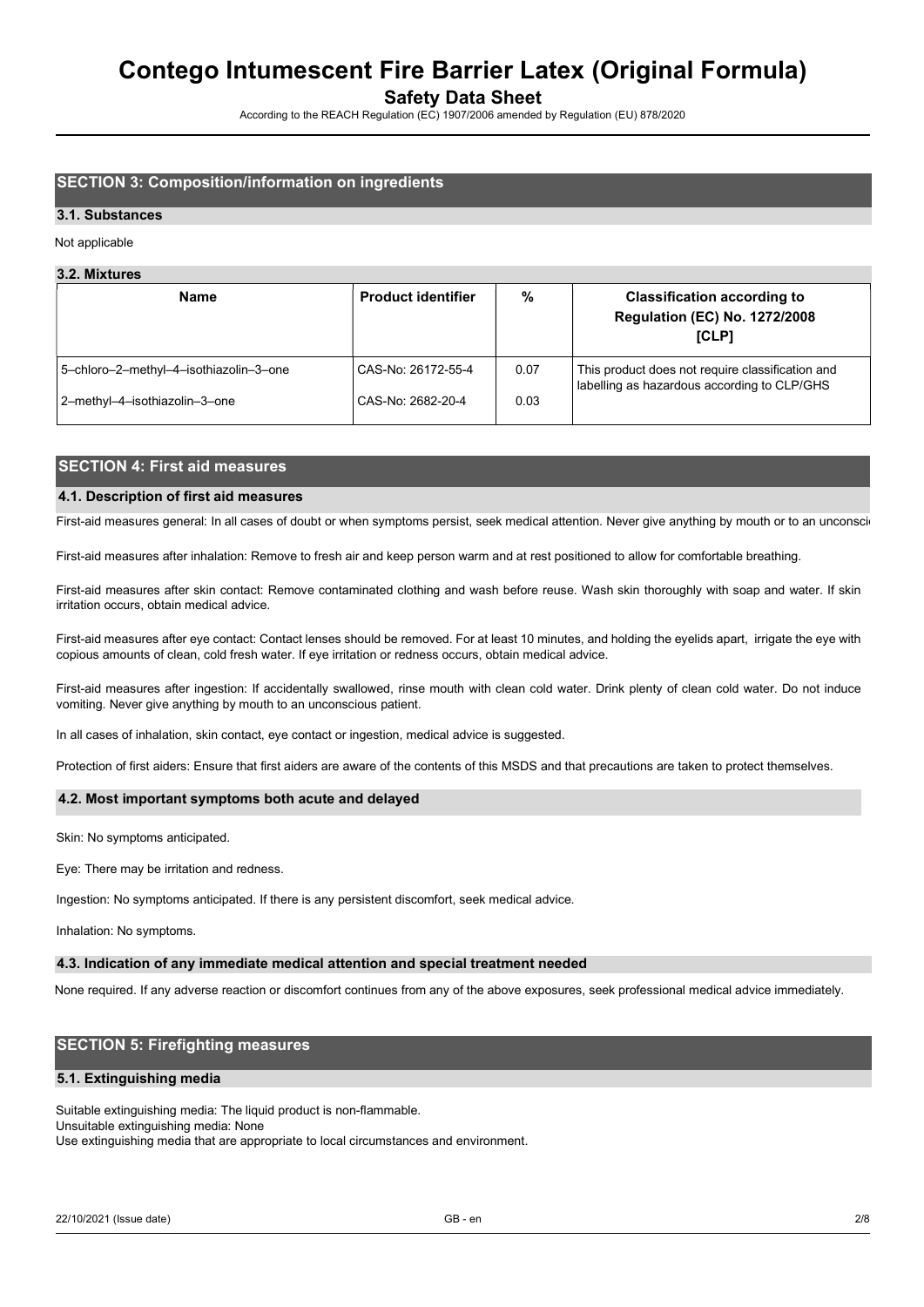Safety Data Sheet

According to the REACH Regulation (EC) 1907/2006 amended by Regulation (EU) 878/2020

## 5.2. Special hazards arising from the substance or mixture

Fire hazard: Product does not burn, fire-extinguishing activities according to surrounding environment.

Hazardous decomposition products in case of fire: Toxic fumes may be released. See Section 10 for information.

### 5.3. Advice for firefighters

Protection during firefighting; Subject to local circumstances, appropriate self-contained breathing apparatus may be required. Cool closed containers exposed to fire with water spray. Do not allow fire fighting water run-off to enter drains, sewers, or water courses.

## SECTION 6: Accidental release measures

6.1. Personal precautions, protective equipment, and emergency procedures

### 6.1.1. For non-emergency personnel

Emergency procedures: Ventilate spillage area. The wearing of suitable protective equipment (including personal protective equipment referred to under Section 8 of this material safety data sheet) to prevent contamination of the skin, eyes, and personal clothing.

### 6.1.2. For emergency personnel

Do not attempt to act without suitable firefighting protective clothing. For further information, refer to Section 8 'Exposure controls/personal protection

## 6.2. Environmental precautions

Do not allow to enter drains, or sewers. If the product enters water courses, the local water company should be informed immediately. In case of contamination of streams, rivers, or lakes, immediately contact the Environmental Agency.

### 6.3. Methods and material for containment and cleaning up

6.3.1. Methods for containment: Encircle the spillage with absorbent such as vermiculite or sawdust. Cover drains.

6.3.2. Methods for cleaning up: Soak up spilled material with absorbent material such as vermiculite or sawdust. Shovel absorbent material into plastic (HDPE or PVC) bags. Label bags & send to a registered disposal contractor for disposal in accordance with waste regulations (see Section 13).

### 6.4. Reference to other sections

For further information refer to section 13.

## SECTION 7: Handling and storage

### 7.1. Precautions for safe handling

Precautions for safe handling:

Avoid contact with the skin and eyes.

Smoking, eating, and drinking should be prohibited in areas of storage and use.

Avoid contact with incompatible substances.

For personal protection, see section 8.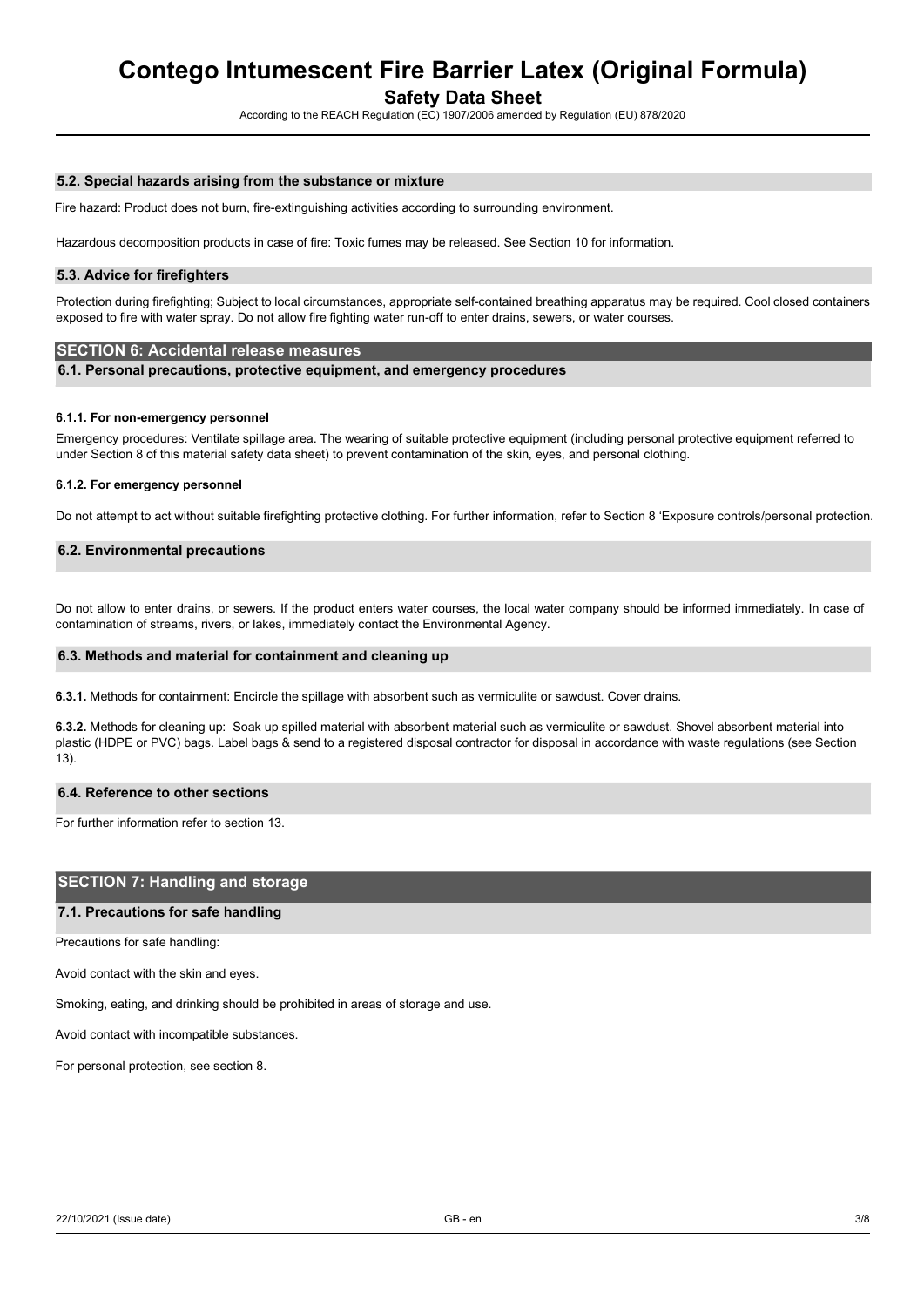Safety Data Sheet

According to the REACH Regulation (EC) 1907/2006 amended by Regulation (EU) 878/2020

## 7.2. Conditions for safe storage, including any incompatibilities

General: Keep container closed when not in use. Ensure good housekeeping with regular stock rotation and removal of all waste.

Keep out of reach of children.

Storage conditions: Store in a dry, well-ventilated place between 5°C and 25°C and out of direct sunlight and away from sources of heat and frost.

Information on mixed storage: Keep away from food, drink, and animal feeding stuffs.

Incompatible products: Strong acids and oxidizing agents. Do not use mild steel vessels or tools to store or mix product.

## 7.3. Specific end use(s)

See Section 1.

# SECTION 8: Exposure controls/personal protection

## 8.1. Control parameters

### 8.1.1 Engineering Measures

Provide adequate ventilation during mixing, application and drying. This should be achieved using natural or local exhaust ventilation.

### 8.1.2. Recommended monitoring procedures

No information available

## 8.1.3. Air contaminants formed

No information available

## 8.1.4. DNEL and PNEC

No information available

## 8.1.5. Control banding

No information available

### 8.2. Exposure controls

## 8.2.1. Appropriate engineering controls

Ensure good ventilation of the workstation.

#### 8.2.2. Individual Personal protection equipment.

#### Personal protective equipment:

Dust formation: dust mask. Gloves. Safety glasses.

#### 8.2.2.1. Eye and face protection

### Eye protection:

Eye protection designed to protect against liquid splashes should be worn. Advice should be sought from safety equipment suppliers on appropriate type of protective eyewear. The instructions and information provided by suppliers of safety eye protection, on the use, storage and maintenance must be followed.

#### 8.2.2.2. Skin protection

## Skin and body protection:

Cotton or a mixture of cotton/synthetic overalls should be worn. Grossly contaminated clothing should be removed, and the skin washed with warm soap and water. Following work, always was hands before eating, smoking, using the toilet and the end of the working period.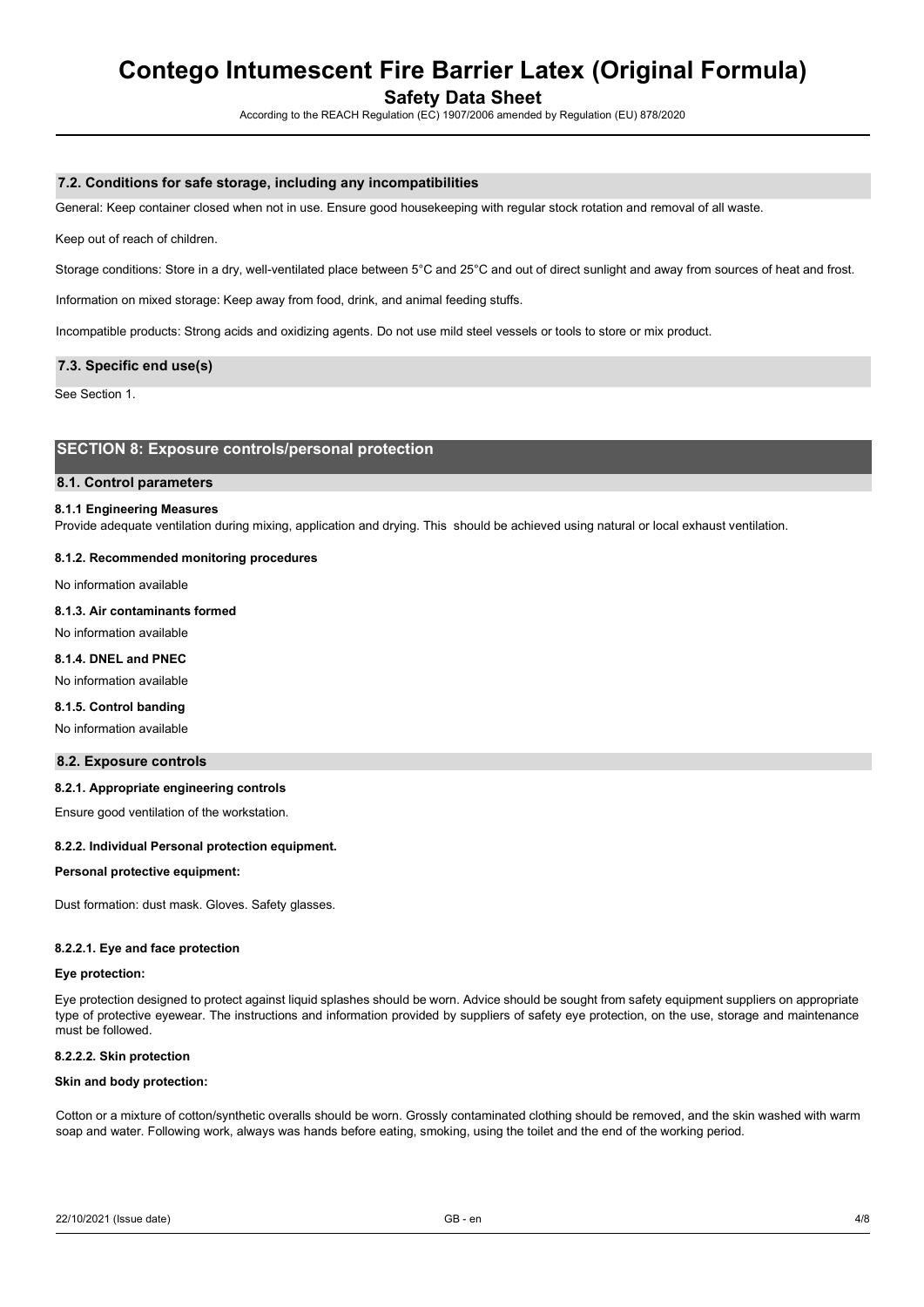Safety Data Sheet

According to the REACH Regulation (EC) 1907/2006 amended by Regulation (EU) 878/2020

## 8.2.2.3 Hand protection:

Where skin exposure may occur, advice should be sought from glove suppliers on appropriate types of protective gloves. The instructions and information provided by glove suppliers on use, storage and maintenance must be followed. Barrier creams may help to protect exposed areas of skin but are not substitutes for full physical protection.

## 8.2.2.4 Respiratory protection

If exposure to hazardous substances cannot be controlled by the provision of natural ventilation e.g., working in enclosed areas, exposure should be controlled, were reasonably practicable, using mechanical exhaust ventilation. Where this is not reasonably practicable, suitable respiratory equipment must be worn.

## 8.2.3. Environmental exposure controls

Environmental exposure controls: Avoid release to the environment.

| <b>SECTION 9: Physical and chemical properties</b>         |                           |  |  |  |  |  |
|------------------------------------------------------------|---------------------------|--|--|--|--|--|
| 9.1. Information on basic physical and chemical properties |                           |  |  |  |  |  |
| Physical state                                             | Liquid<br>÷.              |  |  |  |  |  |
| Colour                                                     | <b>Bright white</b><br>t. |  |  |  |  |  |
| Odour threshold                                            | : No data available       |  |  |  |  |  |
| Melting point                                              | : No data available       |  |  |  |  |  |
| Boiling point                                              | $: 100^{\circ}$ C         |  |  |  |  |  |
| Flammability                                               | : Non-flammable.          |  |  |  |  |  |
| <b>Explosive limits</b>                                    | : No data available       |  |  |  |  |  |
| Lower flammability limit                                   | : Not data available      |  |  |  |  |  |
| Upper flammability limit                                   | : No data available       |  |  |  |  |  |
| Flash point                                                | : Not applicable          |  |  |  |  |  |
| Auto-ignition temperature                                  | Not applicable            |  |  |  |  |  |
| Decomposition temperature (SADT)                           | : Not available           |  |  |  |  |  |
| рH                                                         | $: 8.0 - 8.5$             |  |  |  |  |  |
| Kinematic viscosity                                        | : $10,000 \pm 2,500$ cPs  |  |  |  |  |  |
| Solubility                                                 | Water: Dispersible        |  |  |  |  |  |
|                                                            |                           |  |  |  |  |  |

# 9.2. Other information

## 9.2.1. Information regarding physical hazard classes

No additional information available

### 9.2.2. Other safety characteristics

No additional information available

# SECTION 10: Stability and reactivity

### 10.1. Reactivity

The product is non-reactive under normal conditions of use, storage, and transport.

### 10.2. Chemical stability

Stable under normal temperature and storage conditions.

## 10.3. Possibility of hazardous reactions

No dangerous reactions known under normal conditions of use.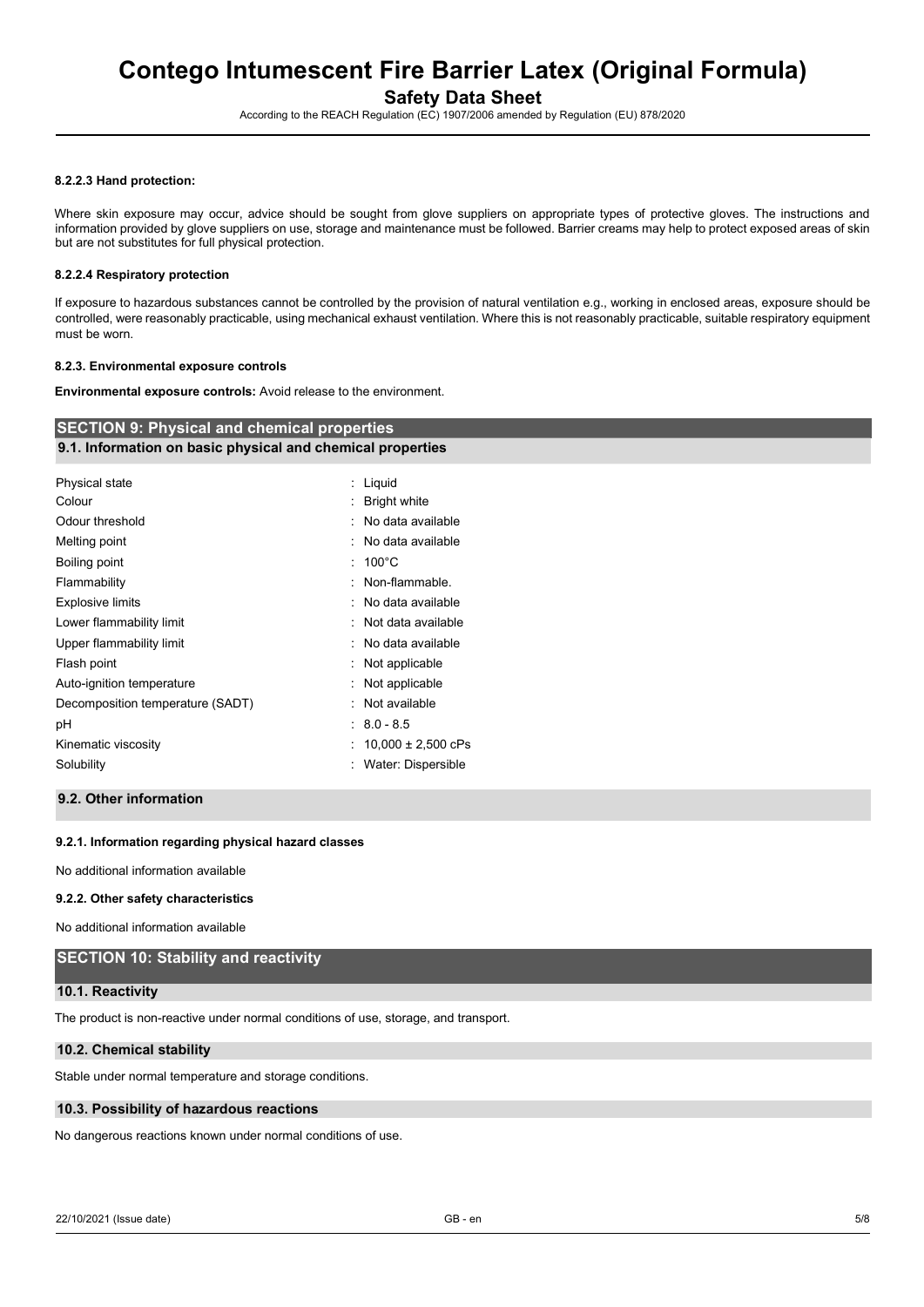Safety Data Sheet

According to the REACH Regulation (EC) 1907/2006 amended by Regulation (EU) 878/2020

## 10.4. Conditions to avoid

None under recommended storage and handling conditions (see section 7).

## 10.5. Incompatible materials

Strong acids and oxidizing agents.

## 10.6. Hazardous decomposition products

Carbon oxides. Nitrogen oxides (NOx).

# SECTION 11: Toxicological information

## 11.1. Information on hazard classes as defined in Regulation (EC) No 1272/2008

Acute toxicity (oral): Not classified

Acute toxicity (dermal): Not classified

Acute toxicity (inhalation): No known hazard.

Skin corrosion/irritation: No known hazard.

Eye damage/irritation: Contact may cause irritation.

Respiratory: No known hazard.

Carcinogenicity: STOT-single exposure: Not classified STOT-repeated exposure: Not classified.

### 11.2. Information on other hazards

No additional information available

# SECTION 12: Ecological information

## 12.1. Ecoxicity

Not regarded as dangerous to the environment. Not considered toxic to fish.

## 12.2. Persistence and degradability

No additional information available.

### 12.3. Bio accumulative potential

No additional information available.

## 12.4. Mobility in soil

None.

## 12.5. Results of PBT and vPvB assessment

No assessment required.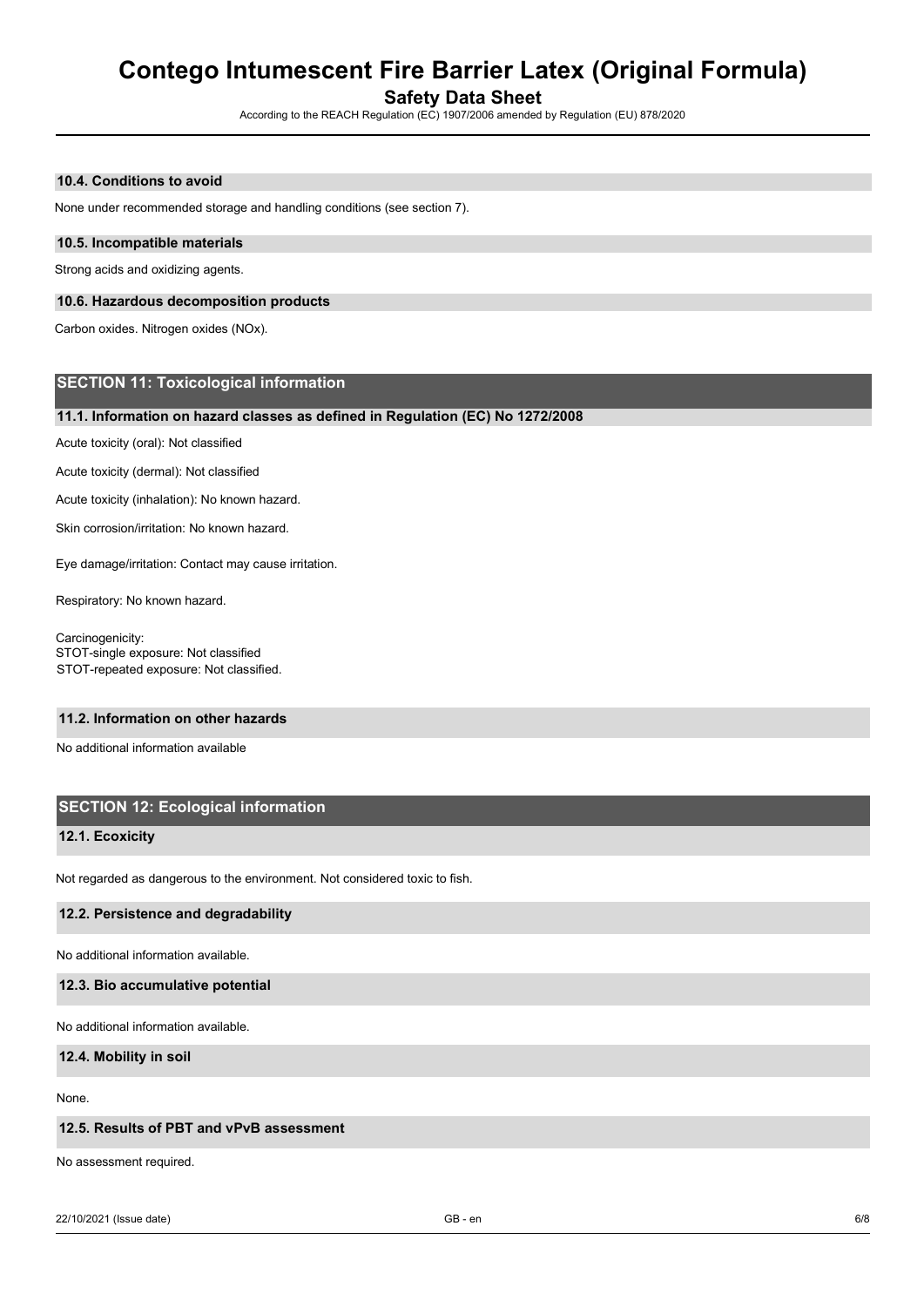Safety Data Sheet

According to the REACH Regulation (EC) 1907/2006 amended by Regulation (EU) 878/2020

## 2.6. Endocrine disrupting properties

None.

## 12.7. Other adverse effects

No additional information available

## SECTION 13: Disposal considerations

### 13.1. Waste treatment methods

Waste treatment methods: Do not allow to enter drains or water courses. Waste, including empty containers, are controlled waste and should be disposed of in accordance with regulations made under the 'Control of Pollution Act' and the 'Environmental Protection Act'. Using information provided in this material safety data sheet, advice should be sought from the relevant Environmental Agency whether the Special Waste Regulations apply.

## SECTION 14: Transport information

When transporting within the user's premises, always transport in closed containers that are firmly sealed and upright. Ensure that the person transporting the product knows what to do in the event of an accident or spillage.

## In accordance with ADR / IMDG / IATA / AND / RID

| <b>ADR</b>                             | <b>IMDG</b>   | <b>IATA</b>   | <b>AND</b>    | <b>RID</b>    |  |  |  |  |
|----------------------------------------|---------------|---------------|---------------|---------------|--|--|--|--|
| 14.1. UN number or ID number           |               |               |               |               |  |  |  |  |
| Not regulated                          | Not regulated | Not regulated | Not regulated | Not regulated |  |  |  |  |
| 14.2. UN proper shipping name          |               |               |               |               |  |  |  |  |
| Not regulated                          | Not regulated | Not regulated | Not regulated | Not regulated |  |  |  |  |
| 14.3. Transport hazard class(es)       |               |               |               |               |  |  |  |  |
| Not regulated                          | Not regulated | Not regulated | Not regulated | Not regulated |  |  |  |  |
| 14.4. Packing group                    |               |               |               |               |  |  |  |  |
| Not regulated                          | Not regulated | Not regulated | Not regulated | Not regulated |  |  |  |  |
| 14.5. Environmental hazards            |               |               |               |               |  |  |  |  |
| Not regulated                          | Not regulated | Not regulated | Not regulated | Not regulated |  |  |  |  |
| No supplementary information available |               |               |               |               |  |  |  |  |

## 14.6. Special precautions for user

### Overland transport: Not regulated

Transport by sea: Not regulated

Air transport : Not regulated

## Inland waterway transport: Not regulated

Rail transport: Not regulated